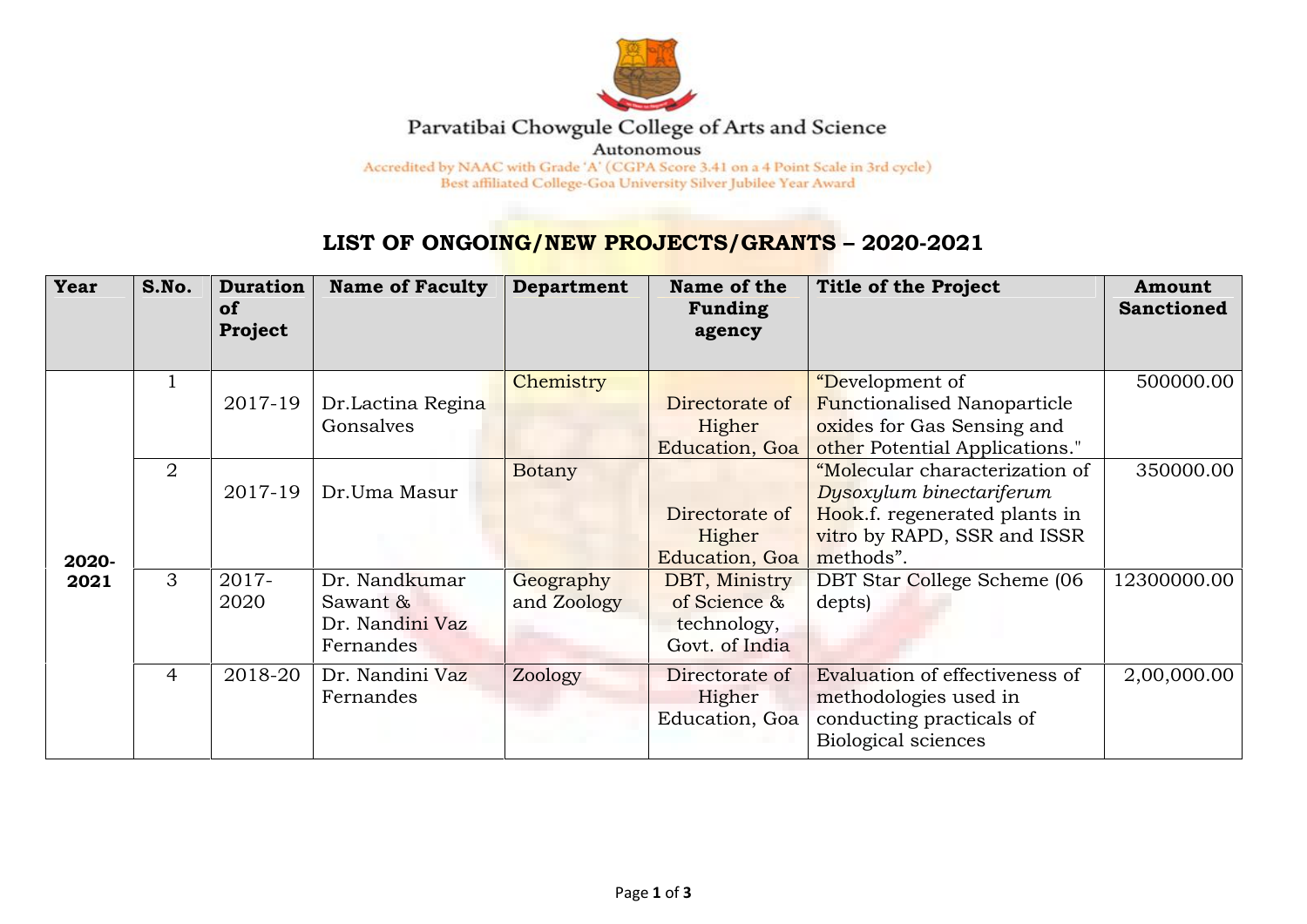|               | 5              | 2018-20 | Dr. Sameena                                                 | computer<br>science      | Directorate of<br>Higher<br>Education, Goa | Teaching and Learning with<br>ICT: Current status and<br>future Directives with                                               | 2,00,000.00 |
|---------------|----------------|---------|-------------------------------------------------------------|--------------------------|--------------------------------------------|-------------------------------------------------------------------------------------------------------------------------------|-------------|
| 2020-<br>2021 |                |         | Falleiro                                                    |                          |                                            | Reference to UG education in<br>Goa                                                                                           |             |
|               | 6              | 2020-21 | Mr. Yatin Desai                                             | Physics                  | Directorate of<br>Higher<br>Education, Goa | Study of Zinc Oxide<br>Composite Doped with<br>Transition Metal Ions (Mn, Ni,<br>Co, Fe)                                      | 3,20,000.00 |
|               | $\overline{7}$ | 2020-21 | Ms. Amisha<br>Pednekar                                      | <b>Botany</b>            | Directorate of<br>Higher<br>Education, Goa | <b>Understanding Cellulolytic</b><br>Activity of Fungi isolated from<br>litter of Coconut trees                               | 3,00,000.00 |
|               | 8              | 2020-21 | Dr. Nandini Vaz<br>Fernandes &<br>Prof. Nandkumar<br>Sawant | Geography<br>and Zoology | <b>DST-MHRD-</b><br><b>COESME, IISER</b>   | Training workshop, on<br>Research Based Pedagogical<br>(RBPTs)<br>Tools<br>for<br>Undergraduate<br>Science<br><b>Teachers</b> | 1,94,440.00 |
|               | 9              | 2020-21 | Dr. Ananya Das                                              | Physics                  | Directorate of<br>Higher<br>Education, Goa | Study of Bose-Hubbard model<br>using Real Space<br>Renormalization Group<br>method.                                           | 4,30,000.00 |
|               | 10             | 2020-21 | Prof. Nandkumar<br>Sawant                                   | Geography                | ICSSR-<br><b>INSPIRE</b>                   | Revealing the (In)visible<br>cultural landscape and<br>Heritage: Amalgation of Goa's<br>Urban Transformation and<br>Identity  | 8,00,000.00 |
|               | 11             | 2020-21 | Dr. G K Naik                                                | Chemistry                | Directorate of<br>Higher<br>Education, Goa | Low Temperature Synthesis &<br>Characterization of Nanosize<br>Metal Chromites: An<br>Industrial Catalyst"                    | 2,83,000.00 |